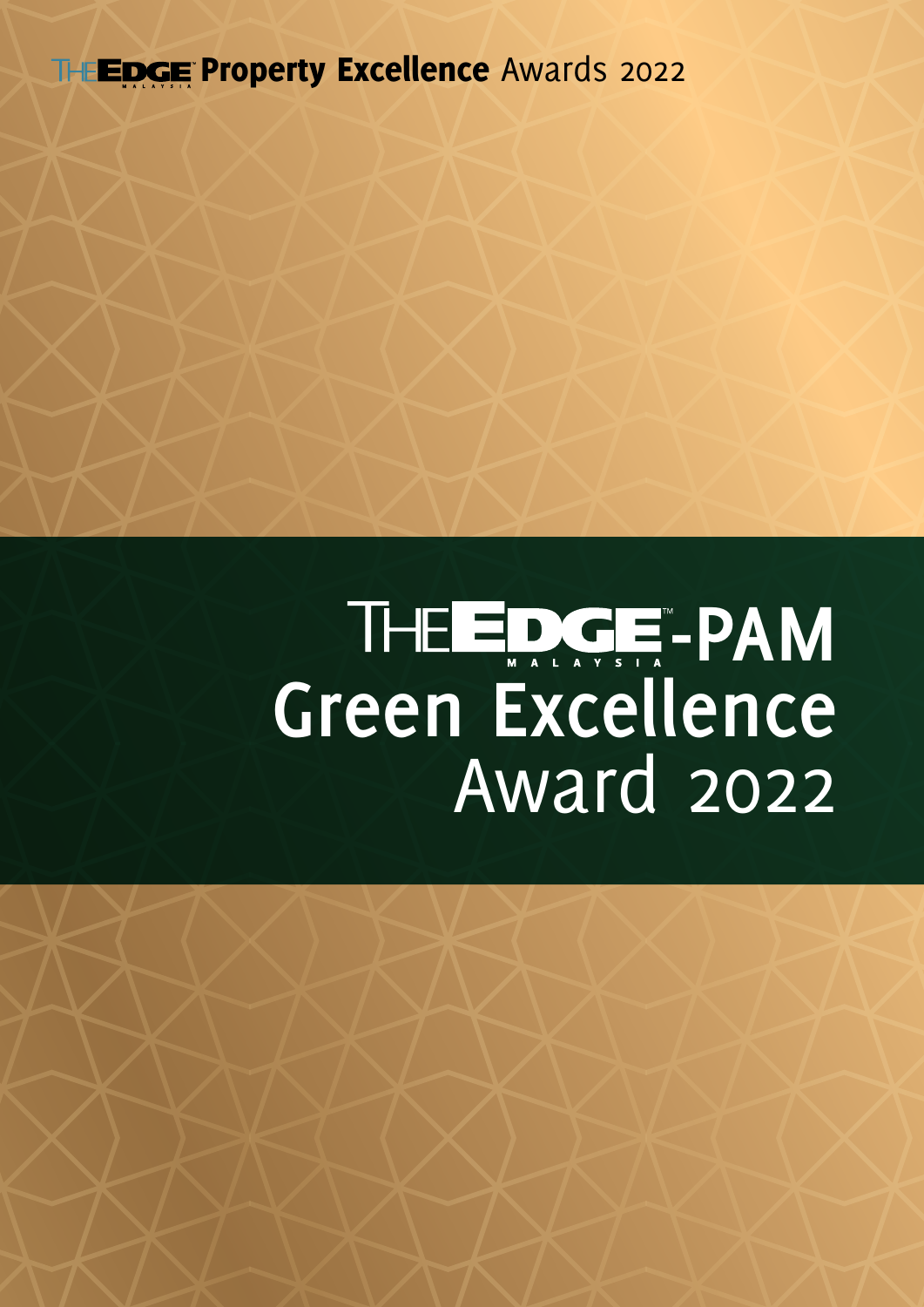## **THE EDGE-PAM Green Excellence Award 2022**

*The Edge Malaysia*-PAM Green Excellence Award is an exercise to recognise property developments that demonstrate sustainable design which is innovative and outstanding while contributing positively to the community.

#### **ELIGIBILITY**

- 1. *The Edge Malaysia*-PAM Green Excellence Award 2022 is open to:
- 1.1 All Malaysian property developers, listed and nonlisted; and
- 1.2 All corporate members of Malaysian Institute of Architects (Pertubuhan Akitek Malaysia, PAM).
- 2. The entries must be located in Malaysia.
- 3. The entries may be property projects or a phase of a property project of any size and type, new or renovated, urban or regional.
- 4. The property project or the relevant phase of the property project must be fully completed and have received its Certificate of Completion and Compliance (CCC) or Certificate of Fitness for Occupation (CFO). (To show proof of certs.)
- 5. A property project that is a prior winner of this Award is not eligible for a subsequent award.

### **SUBMISSION REQUIREMENTS**

- 1. Five (5) sets of each entry are required.
- 2. Each set of an entry must contain:
- 2.1 A fully completed entry form (photocopies are acceptable).
- 2.2 Supporting information demonstrating the judging criteria to be evaluated. This MUST be provided in **soft copy only** in a CD/DVD/thumbdrive. Hard copies will not be accepted.

The supporting information should include:

- 2.2.1 A video to showcase the project must feature its green elements **(REQUIRED).**
- 2.2.1.1 The length of the video must not exceed **3 minutes.**
- 2.2.1.2 Video submitted must be in MP4 format in a CD/ DVD/thumbdrive.
- 2.2.2 Digital images (illustrations or photographs)
- 2.2.2.1 Please provide at least 10 (maximum of 20) digital images to describe the project and must include description for each digital image.
- 2.2.2.2 These images should inform the jurors about the innovative sustainable design solution of the project.
- 2.2.2.3 The digital images should, at a minimum, include: a. Project context plan (the place, region, neighbourhood); must include North arrow b. Floor plans; must include North arrow
	- c. Elevations

 d. Sections and details, including at least one section that demonstrates use of daylight, natural ventilation or other sustainable design strategies e. Photographs of the completed project, interior and exterior.

- 2.2.2.4 The digital images should be in jpg or jpeg file formats with a minimum resolution of 300 dpi.
- 2.2.2.5 The entrant is deemed to be the copyright owner of the photographs submitted as part of the entry. The organisers shall not be held responsible for any copyright issues in relation to the photographs submitted.
- 2.3 Other information
- 2.3.1 Rating system results are not required as an entry requirement. However, if the project has been rated under a recognised green building certification, please list:
	- Rating system
	- Rating date (dd-mm-yyyy)
	- Rating level or score
- 2.3.1.1 The rating system results, if any, should be included as part of the PDF file of A4-sized pages together with the measures and narratives.
	- 3. Each of the five sets of every entry must be enclosed in an envelope measuring no larger than 25.5cm x 33.2cm and clearly marked with the following: *The Edge Malaysia*-PAM Green Excellence Award 2022 Name of Property/Project entered Name of Property Developer/Architect Set 1 (2…etc.) of 5
- 4. Entries are free of charge.
- 5. All entries submitted will become the property of The Edge Communications Sdn Bhd and will not be returned. The Edge Communications also reserves the right to retain all submitted material for the purposes of publication and exhibition.
- 6. Proof of postage is not proof of receipt. No correspondence will be entertained for any damage, loss or late submissions.
- 7. All expenses incurred in the submission of entries (including carriage and postage) are to be borne by the party submitting the entries.
- 8. Submission materials can be (a) Emailed to tepea@bizedge.com **OR** (b) Sent to The Edge Communications Sdn Bhd, Level 3, Menara KLK, No.1 Jalan PJU 7/6, Mutiara Damansara, 47810 Petaling Jaya, Selangor by 5pm, Friday, June 24, 2022.

### **JUDGING CRITERIA**

- 1. Innovation
- 2. Design excellence
- 3. Sustainability
- 4. Relevance to the community
- 5. Implementation
- 6. Cost-efficiency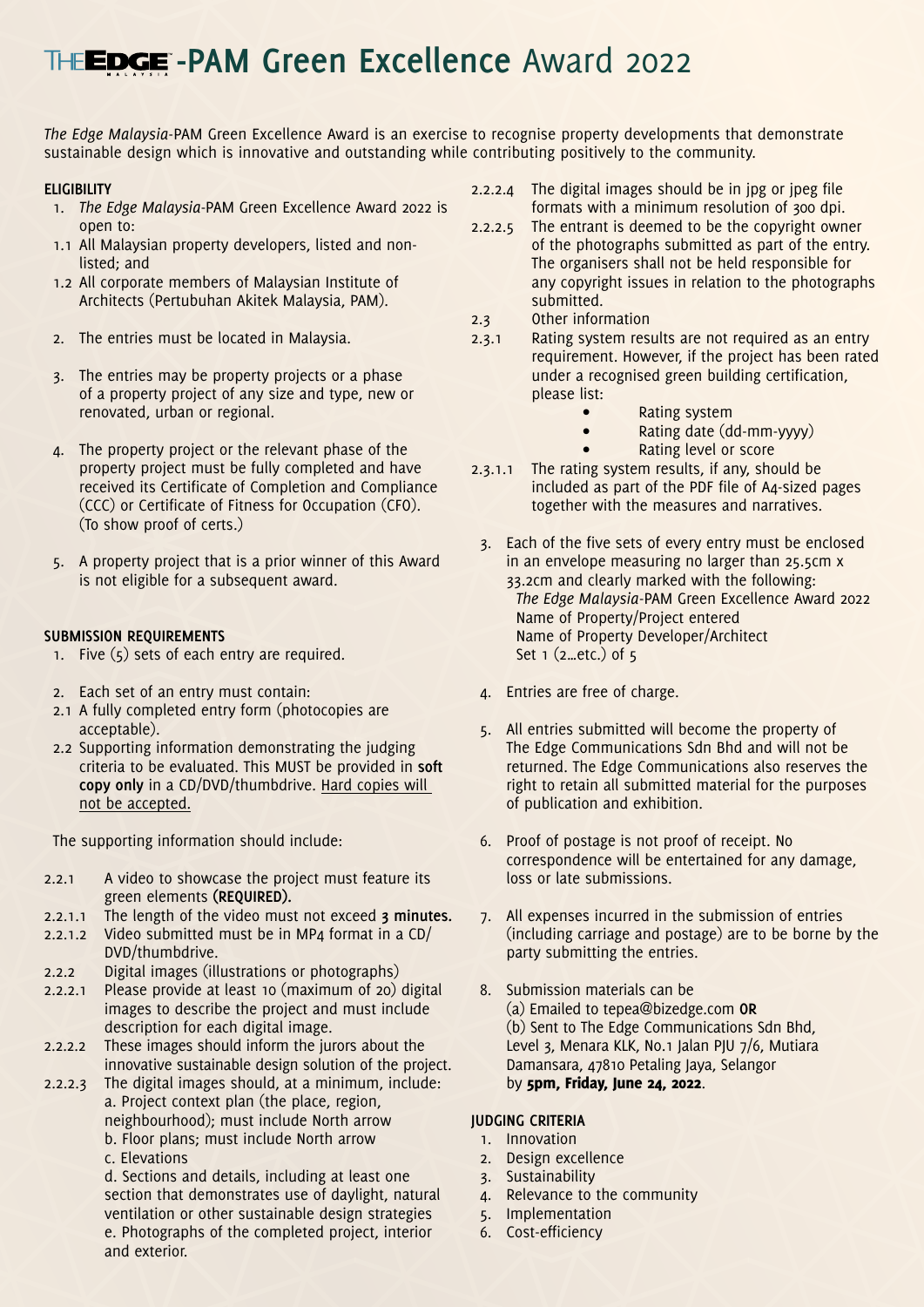### **THEEDGE-PAM Green Excellence Award 2022**

A meeting with the judging panel will be arranged by *The Edge* should there be any further questions on the property project submitted.

### **JUDGING PANEL**

- 1. There will be a five-member Competition Jury with representatives from PAM, GBI (Green Building Index), MGBC (Malaysia Green Building Confederation) and *The Edge*.
- 2. Jurors are required to declare any association or conflict of interest regarding an entered project and step down from the panel for the judging of that entry.
- 3. The judging panel reserves the right not to name an award winner should there not be a deserving entry.
- 4. All decisions by the judging panel are final. Enquiries, debate or correspondence on the Competition Jury's decision will not be entertained.

#### **PUBLISHING OF WINNING COMPANIES**

Results of *The Edge Malaysia* Property Excellence Award will be published in The Edge Malaysia and online at theedgemarkets.com and edgeprop.my. All award winners may make reference to the award results in their advertisements.

#### **CLOSING DATE 5pm, Friday, June 24, 2022**.

#### **ENQUIRIES**

Contact Corporate Communications at *The Edge* at tepea@bizedge.com or 603-7721 8244.

### **ENTRY FORM**

### **Owner**

*The owner of the property project must be per the title deed*

| Owner's name              |           |       |  |  |  |
|---------------------------|-----------|-------|--|--|--|
| Address                   |           |       |  |  |  |
| Postcode                  | Town/City | State |  |  |  |
| Phone                     | Fax       | Email |  |  |  |
| <b>Property Developer</b> |           |       |  |  |  |
| Company                   |           |       |  |  |  |
| Address                   |           |       |  |  |  |
| Postcode                  | Town/City | State |  |  |  |
| Phone                     | Fax       | Email |  |  |  |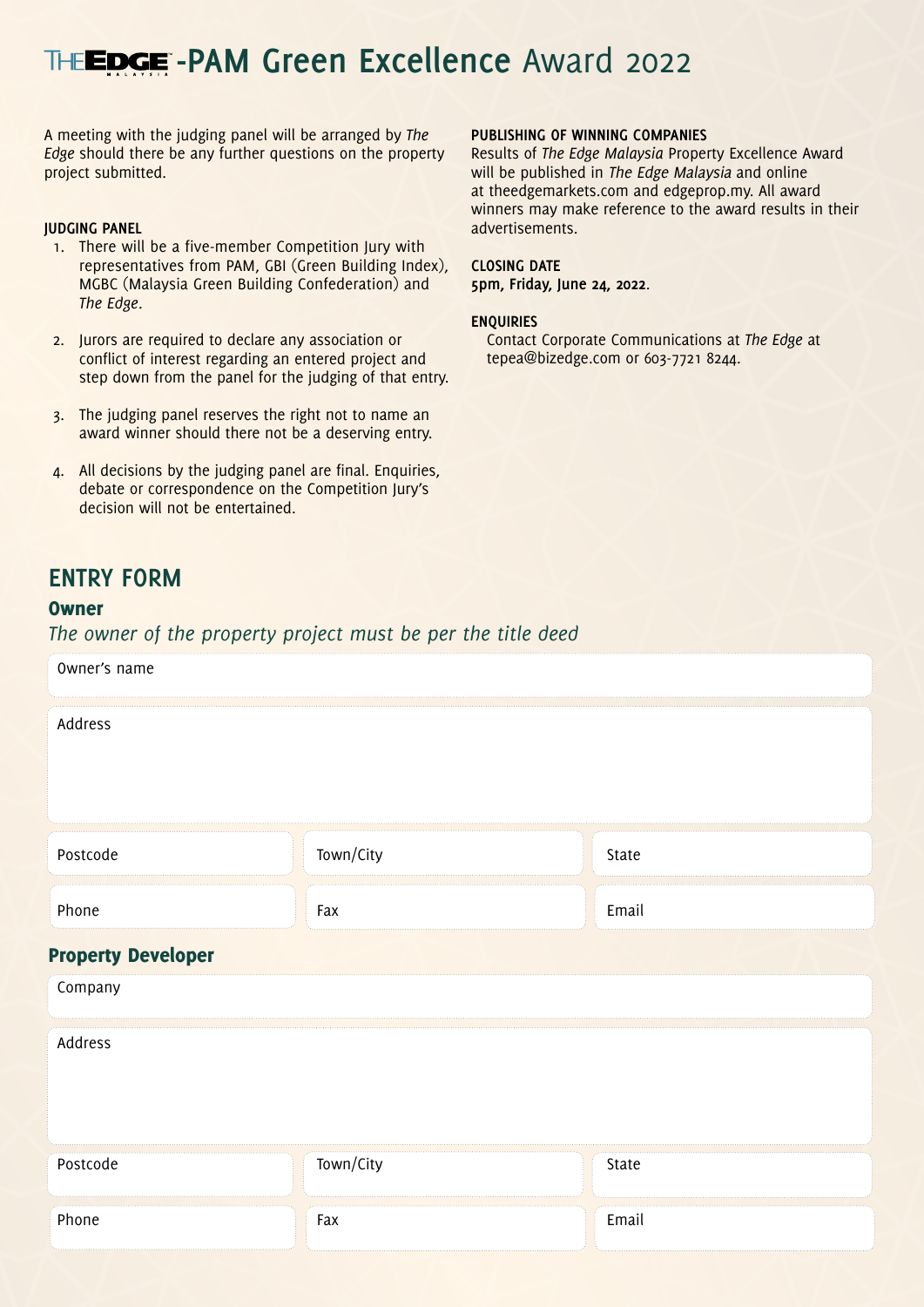# THE EDGE - PAM Green Excellence Award 2022

| <b>Architect</b>                         |           |       |  |  |  |
|------------------------------------------|-----------|-------|--|--|--|
| Company                                  |           |       |  |  |  |
| Address                                  |           |       |  |  |  |
| Postcode                                 | Town/City | State |  |  |  |
| Phone                                    | Fax       | Email |  |  |  |
| <b>Contact person</b>                    |           |       |  |  |  |
| Name                                     |           |       |  |  |  |
| Address                                  |           |       |  |  |  |
| Postcode                                 | Town/City | State |  |  |  |
| Phone                                    | Fax       | Email |  |  |  |
|                                          |           |       |  |  |  |
| <b>Project information</b>               |           |       |  |  |  |
| Project Name                             |           |       |  |  |  |
| Project completion date (month and year) |           |       |  |  |  |
| Project location (address)               |           |       |  |  |  |
| Postcode                                 | Town/City | State |  |  |  |
| Phone                                    | Fax       | Email |  |  |  |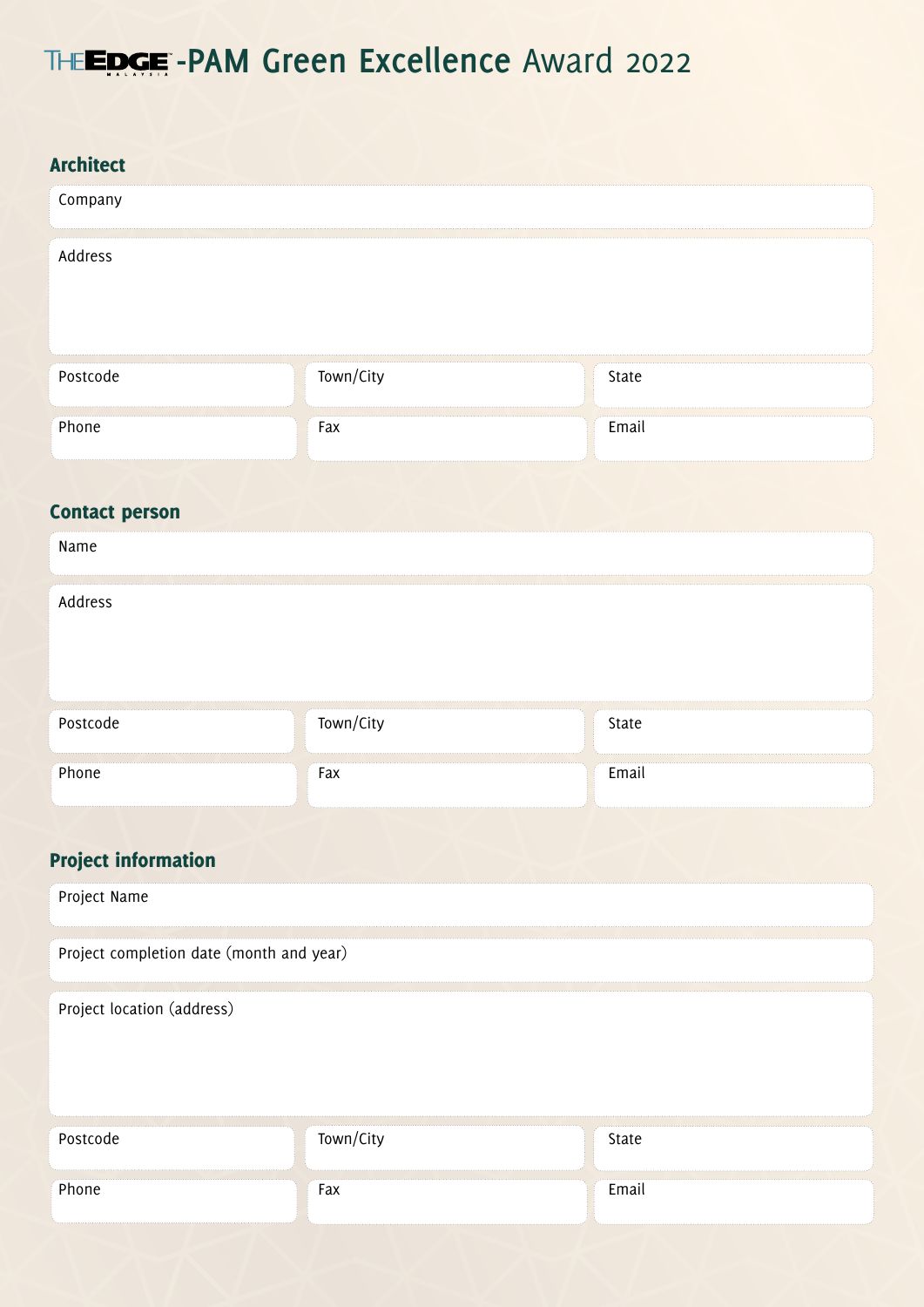### **THEEDGE-PAM Green Excellence Award 2022**

### Project site (select one from following list)

[ ] Previously undeveloped land

[ ] Previously developed land

[ ] Brownfield site

### Project type (select all that apply)

| ſ | Single-family residential                    |
|---|----------------------------------------------|
|   | [ ] Multi-family residential                 |
| ſ | Special needs housing                        |
|   | [] Commercial office                         |
|   | [ ] Higher education                         |
|   | [ ] Library                                  |
|   | [ ] Restaurant                               |
|   | [ ] Retail                                   |
|   | [ ] Industrial/warehouse                     |
|   | [ ] Hotel/resort                             |
|   | [ ] Health care                              |
|   | [ ] Recreation                               |
|   | [] Stadium/arena                             |
|   | $\begin{bmatrix} \end{bmatrix}$<br>Transport |
|   | $[$ ] Campus                                 |
| ſ | Urban/regional plan                          |

[  $|$  0ther:

### Project context (select one from following list)

[ ] Urban

[ ] Suburban

[ ] Rural

#### Project work description (select one from following list)

| New<br>Renovation<br>] Both (If both, list _____________ % new and ________ % renovation)                    |                             |
|--------------------------------------------------------------------------------------------------------------|-----------------------------|
| <b>Project size</b>                                                                                          |                             |
|                                                                                                              | sa ft                       |
| Gross floor area:                                                                                            | sq ft (excluding car parks) |
| Building footprint area: Manual Manual Manual Manual Manual Manual Manual Manual Manual Manual Manual Manual | sq ft (excluding car parks) |
|                                                                                                              | sq ft (excluding car parks) |

### Building occupancy (if applicable)

Estimated no. of permanent occupants: Approximate hours per occupant per week: Estimated no. of visitors: Approximate hours per visitor per week: Project cost

Total project cost at time of completion, excluding land:

Project land cost: